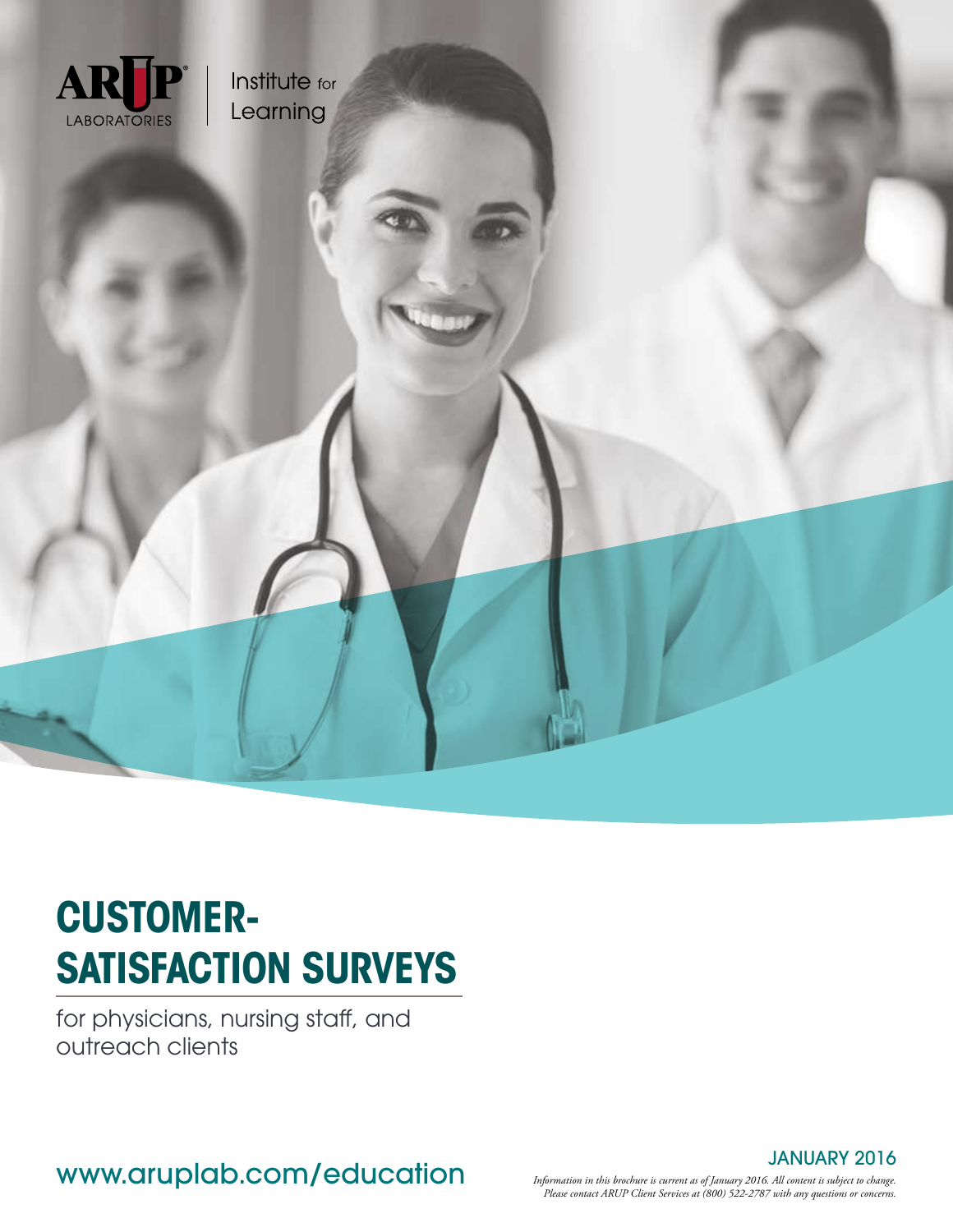## SURVEY **OBJECTIVES**

- 1. Create a benchmark for current customersatisfaction levels as a means of comparison for the future.
- 2. Implement a consistent assessment tool that can be used periodically to monitor customer satisfaction.
- 3. Receive important feedback from your most valuable resources for improvement opportunities.
- 4. Create an accountability mechanism for executing the service-excellence principles that will drive a customer-focused organizational culture.
- 5. Provide a tool to meet CAP requirements.

### SURVEY OVERVIEW

Most healthcare systems are actively engaged in surveying patient-satisfaction levels using either external survey organizations or their own internal processes. Most often, however, the unique circumstances surrounding the laboratory's role during a patient's episode of care make it challenging for these survey mechanisms to capture satisfaction scores related to the lab's interactions with its primary customer groups. Additionally, the external business, or outreach component, satisfaction levels go unmonitored and unmeasured.

ARUP has developed survey tools that will capture valuable, specific information related to the role of the hospital laboratory as it interacts with its primary customer groups: nursing, hospital-privileged and staff physicians, and outreach clients. A survey for patient-service centers/drawing stations has not been included since most laboratories already survey their patients in this setting; however, if a client would like this customer group surveyed, an additional survey tool will be added. Three unique surveys, targeted to these customer groups, have been developed to gather information specific to each group's needs. ARUP will administer the surveys and provide analysis prior to commencing the curriculum and again at its culmination.

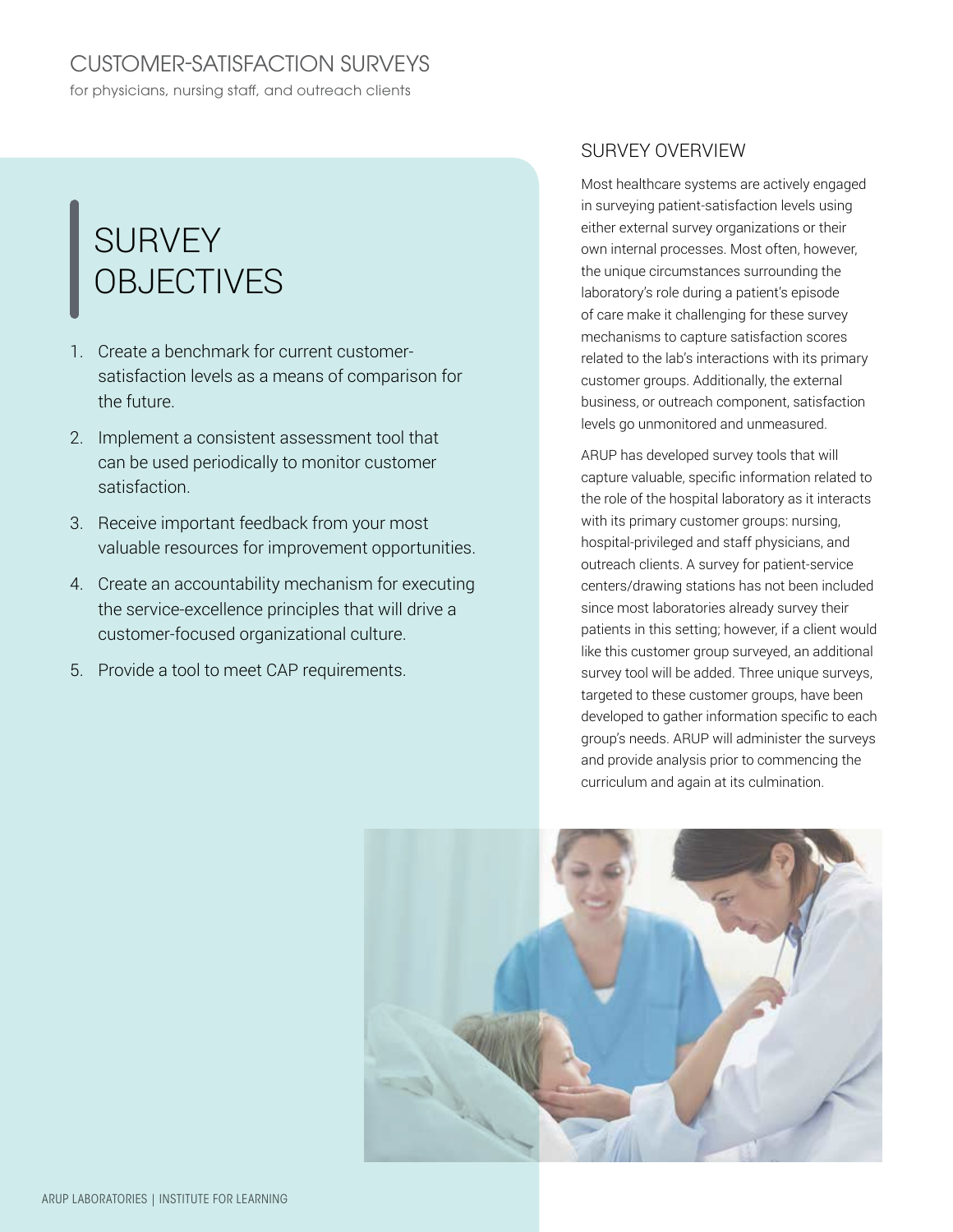## CUSTOMER-SATISFACTION SURVEYS

for physicians, nursing staff, and outreach clients

| <b>Gen</b><br>$\vec{\mathbb{O}}$<br>ר<br>הפסו |  |
|-----------------------------------------------|--|
|                                               |  |

| 1. How would you rate your level of satisfaction with our laboratory's |
|------------------------------------------------------------------------|
| customer service?                                                      |

- Very satisfied—no improvement necessary
- □ Satisfied-needs minor improvement
- D Dissatisfied—needs a few improvements
- Very dissatisfied—needs considerable improvements
- 2. How would you rate your interactions with our laboratory's employees?
	- □ Very satisfied-always friendly and helpful, tend to go the extra mile
	- □ Satisfied-mostly friendly and helpful
	- Dissatisfied—often abrupt and appear unconcerned
	- Very dissatisfied—unfriendly and unhelpful
- 3. How would you rate the overall quality of your relationship with our laboratory?
	- **Q** Excellent **Q** Good **Q** Fair **Q** Poor
- 4. Please list one aspect of customer service you wish our laboratory would improve.

#### Physician-specific questions

1. How would you rate the ease and availability of consultative services offered by our laboratory?

| $\Box$ Excellent | $\Box$ Good | $\Box$ Fair | $\Box$ Poor |
|------------------|-------------|-------------|-------------|
|------------------|-------------|-------------|-------------|

2. How would you rate the quality of interaction you receive during consultations with our laboratory?

Excellent Good Fair Poor

#### Nursing-specific questions

1. Do you receive adequate feedback when there is a problem with a specimen?

□ Yes □ No □ No □ If no, please explain:

- 2. Is laboratory staff available and helpful?
	- □ Yes □ No □ No □ If no, please explain:

#### Outreach client-specific questions

1. Please rate your level of agreement with the following statements:

|                                                                       | Strongly<br>Aaree | Agree | <b>Disagree</b> | Strongly<br><b>Disagree</b> |
|-----------------------------------------------------------------------|-------------------|-------|-----------------|-----------------------------|
| I believe ABC Laboratory values my business.                          |                   |       |                 |                             |
| Over the past year my satisfaction with ABC Laboratory has increased. |                   |       |                 |                             |
| I would recommend ABC Laboratory.                                     |                   |       |                 |                             |

2. Compared to your experience with other laboratory providers, ABC Laboratory's customer service is:

- 
- 

 $\Box$  Excellent  $\Box$  Above average  $\Box$  Average  $\Box$  Below average